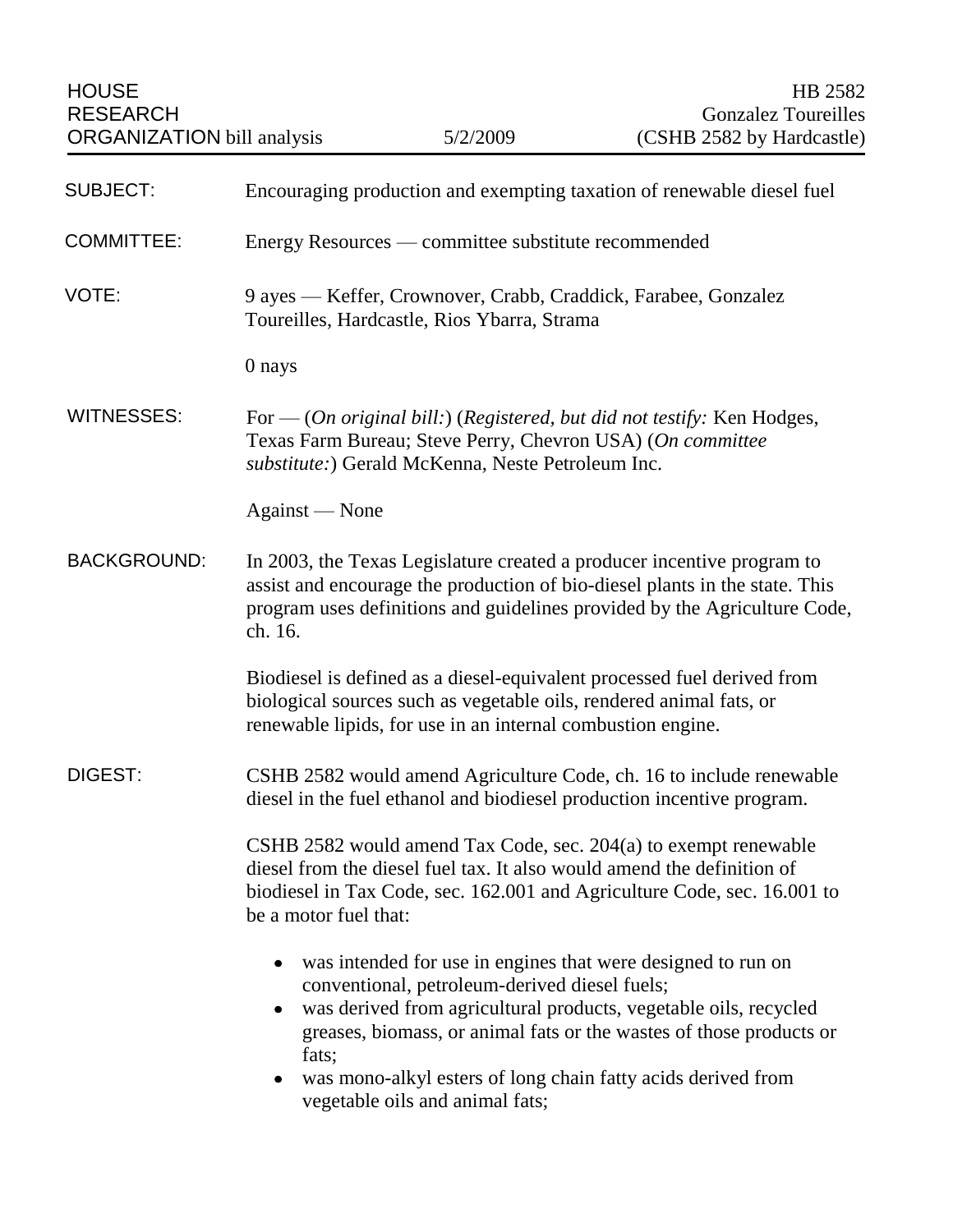## HB 2582 House Research Organization page 2

- met the requirements for fuels and fuel additives established by the United States Environmental Protection Agency (EPA); and
- met the requirements of ASTM specification D-6751.

CSHB 2582 would amend the definition of renewable diesel in Tax Code, sec. 162.001 and would add the definition to Agriculture Code, sec. 16.001 to be a motor fuel that:

- was intended for use in engines designed to run on conventional, petroleum-derived diesel fuels;
- was derived from agricultural products, vegetable oils, recycled greases, biomass, or animal fats or the wastes of those products or fats;
- was a hydrocarbon;
- met the requirements for fuels and fuel additives established by the United States Environmental Protection Agency (EPA); and
- met the requirements of ASTM specification D-975.

CSHB 2582 would amend the Agriculture Code, sec. 16.001, by changing the definition of producer and account to include renewable diesel.

The bill would take immediate effect if finally passed by a two-thirds record vote of the membership of each house. Otherwise, it would take effect September 1, 2009.

**SUPPORTERS** SAY: CSHB 2582 would promote, encourage, and recognize innovative advances in fuel technology. Advances in technology have allowed industry leaders to develop new processes to create fuels with lower emissions and many favorable characteristics. However, the current definitions of biodiesel in Texas statute do not recognize these advances in technology, thereby hindering their development and investment in Texas. This bill would conform Texas law to federal law and encourage new investment in Texas bio-fuel production.

> By including renewable diesel in the production incentive program, second- and third-generation bio-fuels would qualify for Texas programs. This would enhance the market for Texas' agricultural products and further encourage economic development.

Exempting renewable diesel from the diesel fuel tax would not result in lost revenue to the state. There currently is no renewable diesel being